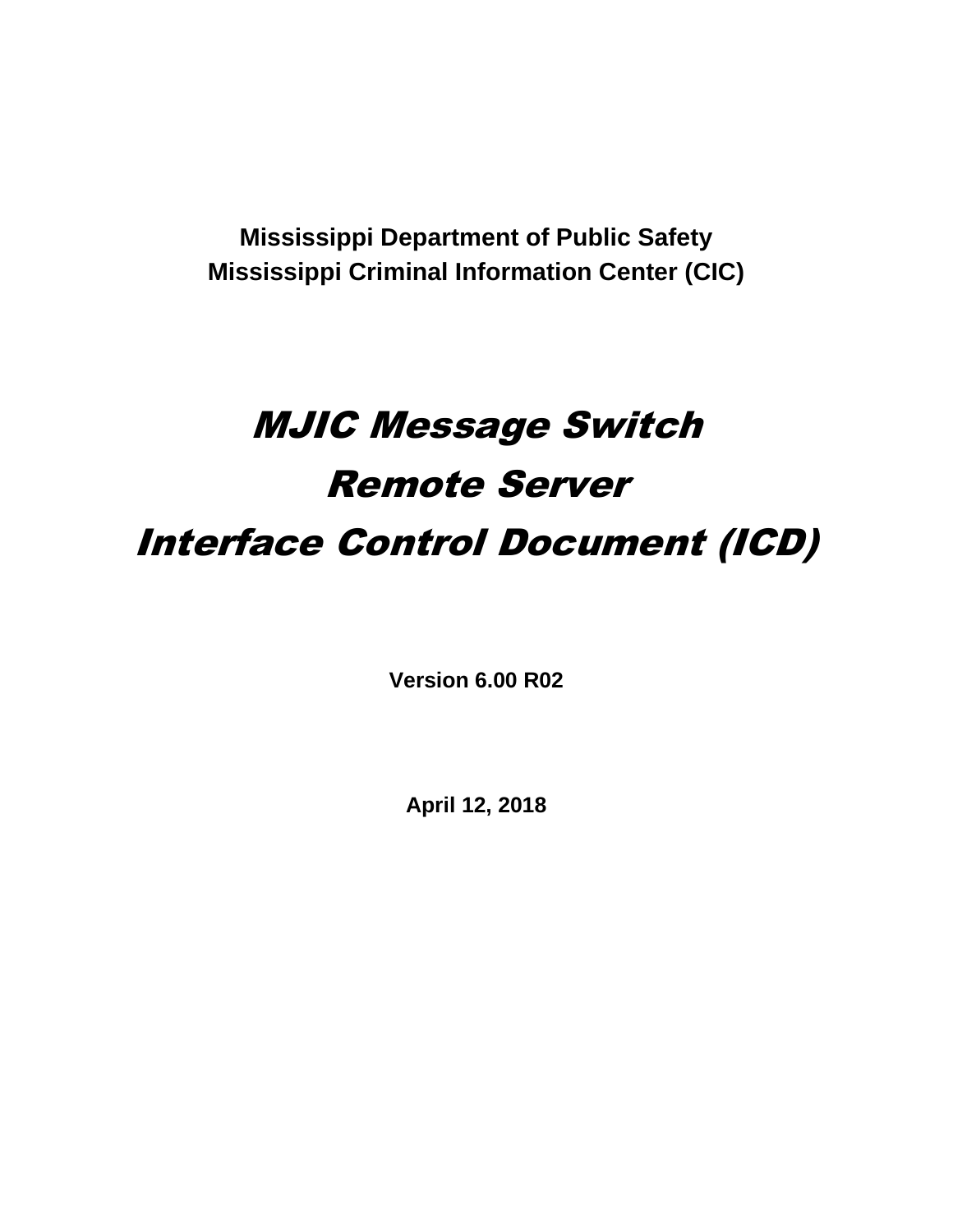# **TABLE OF CONTENTS**

| 1.0 |         |  |
|-----|---------|--|
| 2.0 |         |  |
| 3.0 |         |  |
| 4.0 |         |  |
|     | 4.1     |  |
|     | 4.1.1   |  |
|     | 4.1.2   |  |
|     | 4.1.3   |  |
|     | 4.1.4   |  |
|     | 4.1.5   |  |
|     | 4.2     |  |
|     | 4.2.1   |  |
|     | 4.2.1.1 |  |
|     | 4.2.1.2 |  |
|     | 4.2.2   |  |
|     | 4.2.2.1 |  |
|     | 4.2.2.2 |  |
|     | 4.2.2.3 |  |
|     | 4.2.2.4 |  |
|     | 4.2.3   |  |
|     | 4.2.4   |  |
|     | 4 3     |  |
|     | 4.3.1   |  |
|     | 4.3.2   |  |
| 5.0 |         |  |
| 6.0 |         |  |
| 7.0 |         |  |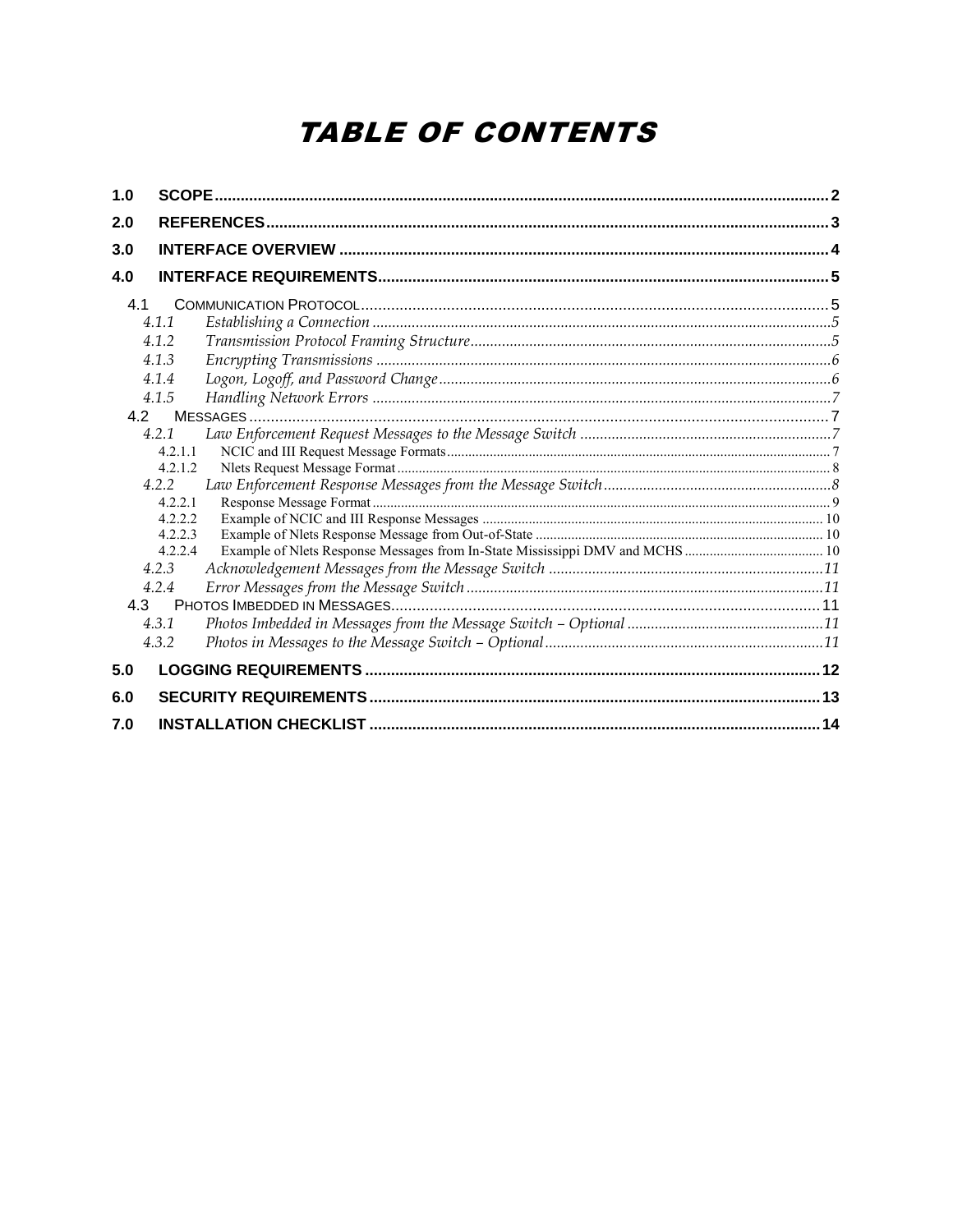# CHANGE LOG

| <b>Date</b>       | Version  | Change                                                                                                                                                                                                                                                                                         |
|-------------------|----------|------------------------------------------------------------------------------------------------------------------------------------------------------------------------------------------------------------------------------------------------------------------------------------------------|
| December 10, 2012 | 6.00 R01 | Revised for directly-connected workstations and trusted servers (no longer<br>supports terminals and terminal servers).                                                                                                                                                                        |
| April 12, 2018    | 6.00 R02 | Encryption is now required for all current and future installations of remote<br>servers. Requires use of Encryption Header within Extended Message<br>Header and use of Encryption Key Book.                                                                                                  |
|                   |          | Terminology changed to "remote server". Removed directly-connected<br>workstation section. Modified document title.                                                                                                                                                                            |
|                   |          | Terminology updated to more closely align with DMPP-2020 Interface<br>Specification.                                                                                                                                                                                                           |
|                   |          | Imbedded photos may now be included in messages from the remote<br>server to the Message Switch. Support for this is optional. (Previously,<br>imbedded photos might be included only in messages from the Message<br>Switch to the remote server. Support for this continues to be optional.) |
|                   |          | Updated acknowledgement messages. Data Portion of transmission is<br>zero length.                                                                                                                                                                                                              |
|                   |          | Updated "prefix" in law enforcement request, response and error<br>messages. One information item in prefix.                                                                                                                                                                                   |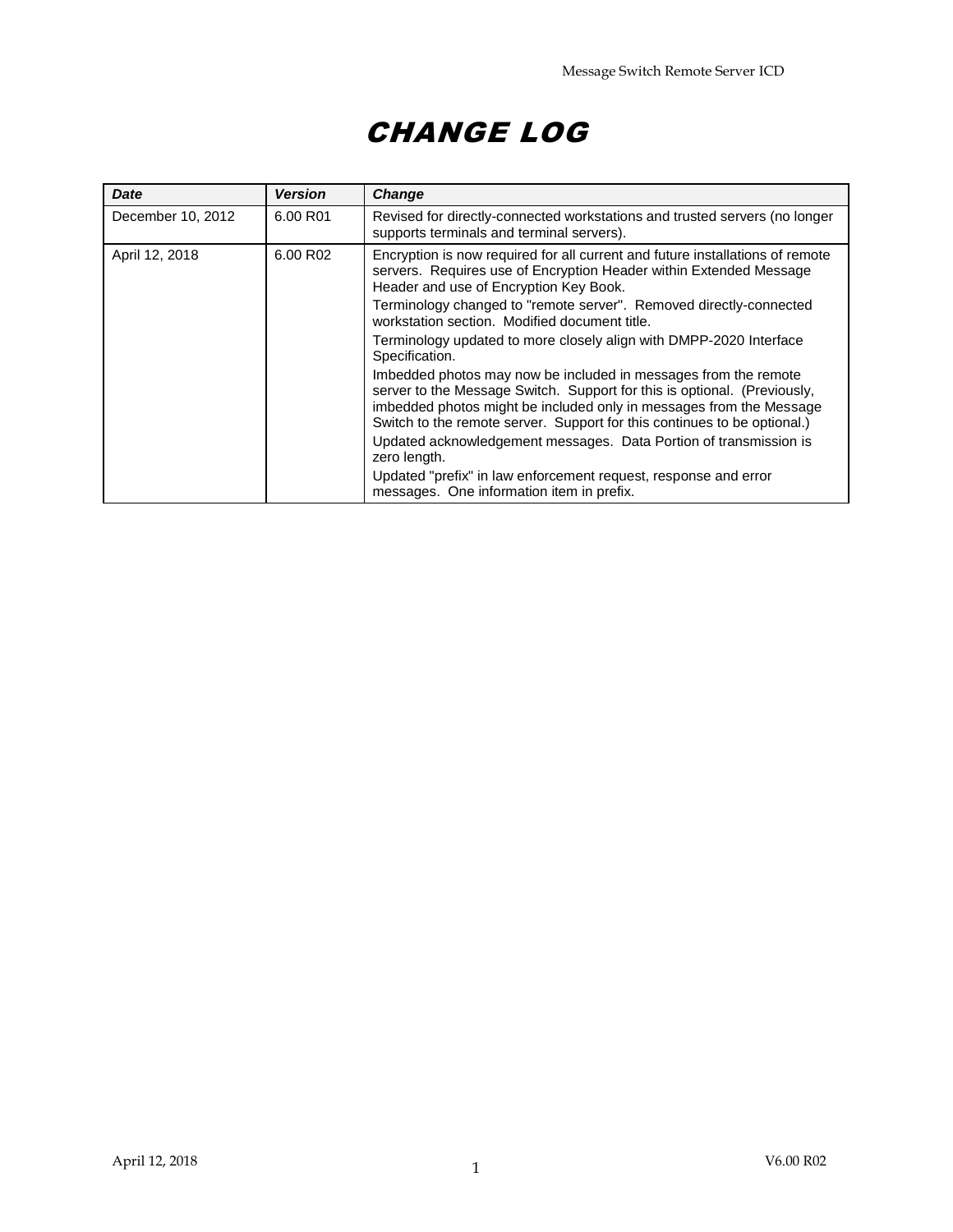### *1.0 SCOPE*

This document and the documents it references provide requirements for the interface between law enforcement remote servers and the Mississippi Justice Information Center (MJIC) Message Switch. This interface provides the capability to send law enforcement messages including messages to the FBI NCIC or III systems, member sites on the Nlets network, the Mississippi Department of Motor Vehicles (DMV), or the Mississippi Criminal History System (MCHS).

The MJIC Message Switch is operated by the Mississippi Department of Public Safety (MDPS) Criminal Information Center (CIC) located in Pearl, Mississippi. The CIC may be reached by telephone at (601) 933-2601. Prospective vendors seeking certification to provide message switch services in the State of Mississippi should contact the CIC Business Systems Analyst at 601-933-2601.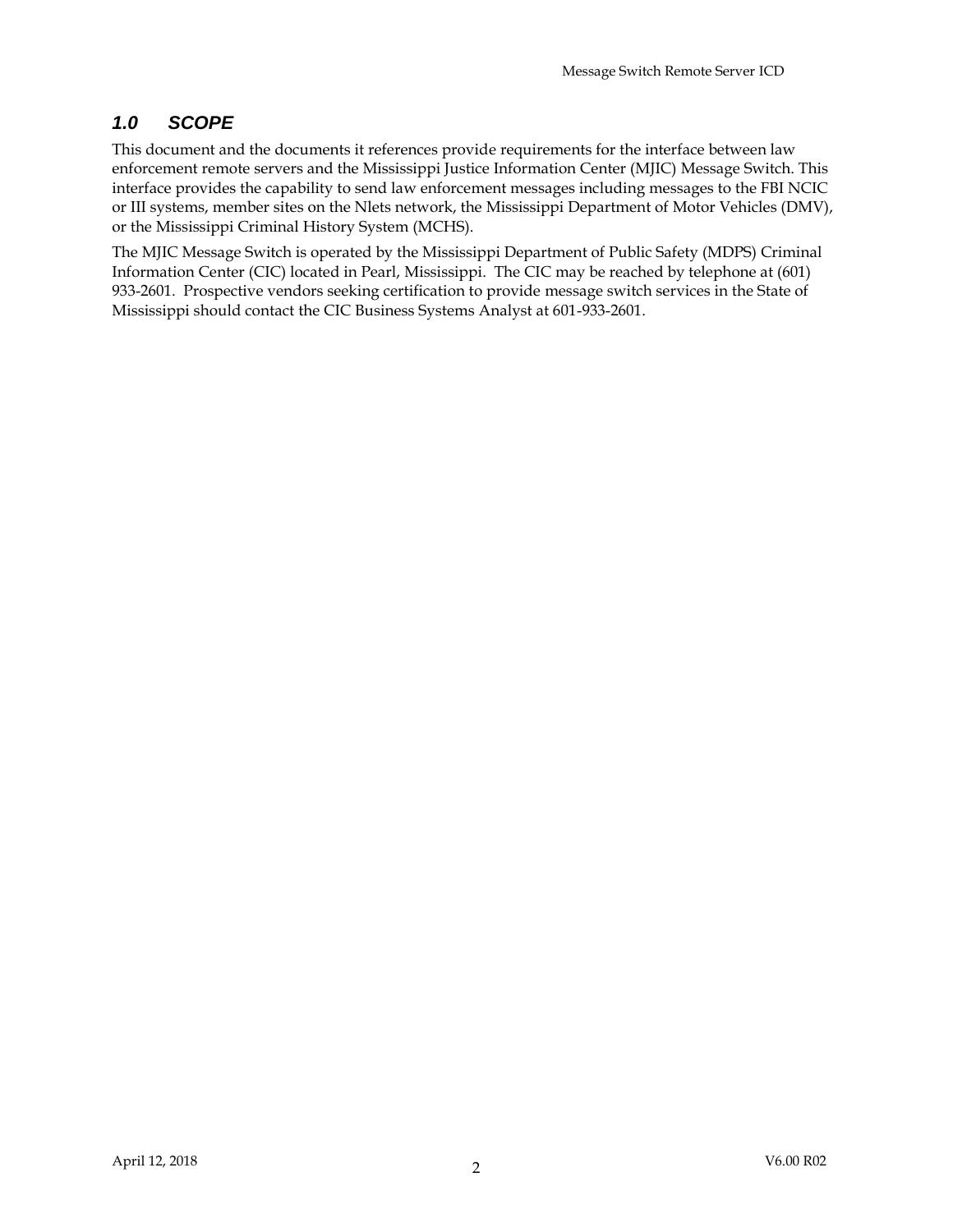## *2.0 REFERENCES*

The following references apply to the interfaces described in this document. The applicable version is the version in effect at the time of certification. Contact CIC to verify the correct versions of these documents.

- 1. Interstate Identification Index (III) Operational and Technical Manual, US Department of Justice (DOJ), Federal Bureau of Investigation (FBI), Identification Division.
- 2. National Crime Information Center (NCIC) Operating Manual, US Department of Justice (DOJ), Federal Bureau of Investigation (FBI), Identification Division.
- 3. Nlets Users Guide.
- 4. MCHS Security Policy.
- 5. CJIS Security Policy.
- 6. Datamaxx Message Processing Protocol® DMPP-2020 Interface Specification, Datamaxx Applied Technologies Inc. Version 9.0.
- 7. Datamaxx Standard Embedded Object® DSEO-2020 Object Processing in the Law Enforcement Environment Technical Specification, Datamaxx Applied Technologies Inc.
- 8. MJIC Message Switch Remote Server Certification Test Procedures.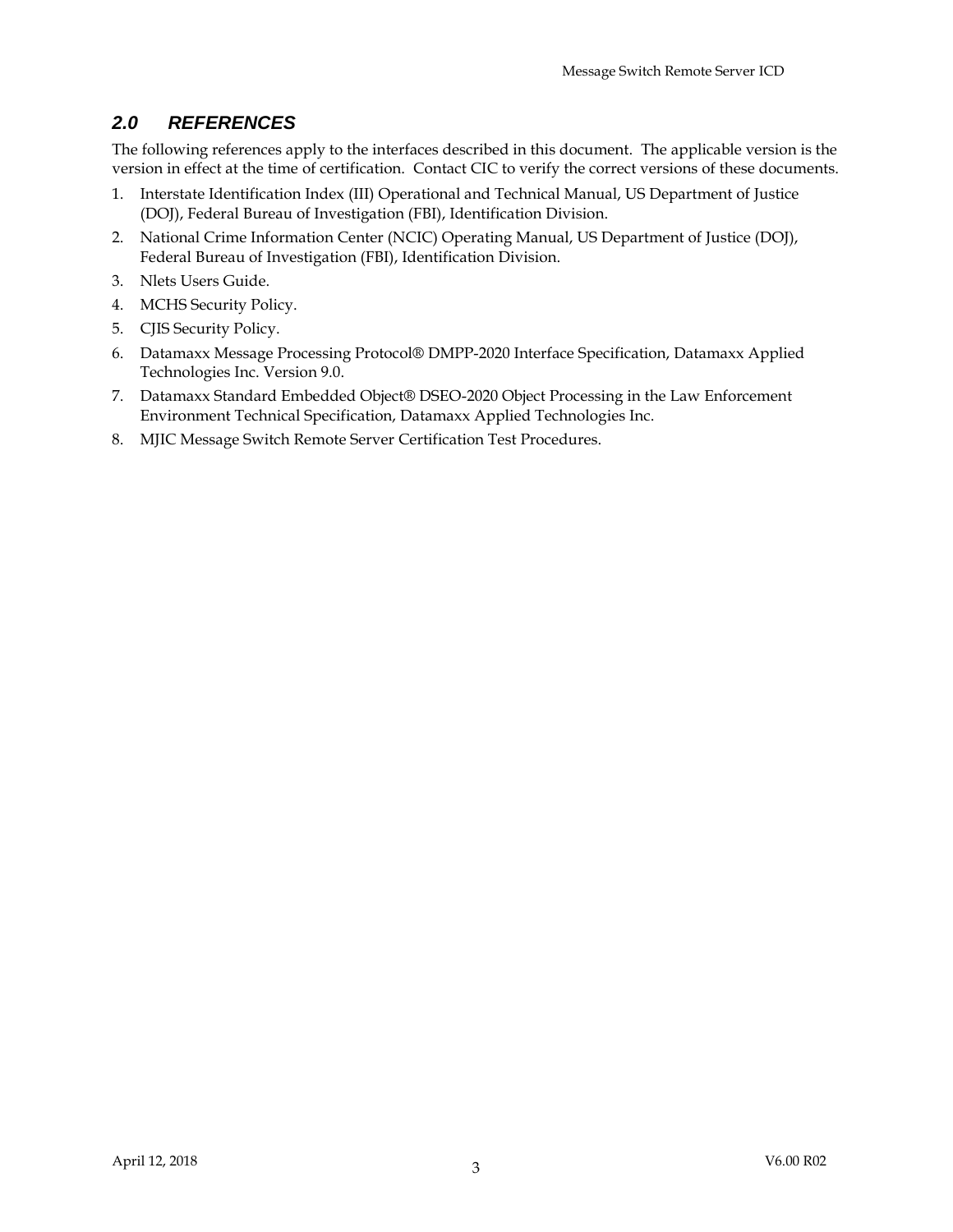# *3.0 INTERFACE OVERVIEW*

This brief overview of the data flows provides a context for understanding the detailed interface requirements.



The MJIC Message Switch communicates with workstations/devices through a remote server. Remote servers support messaging functions for workstations, mobile data terminals, and other devices such as smart phones or tablets. The above diagram shows the data flows between the Message Switch, remote servers, and their connected workstations/devices.

A workstation/device sends a law enforcement message (1) to the remote server. The remote server in turn passes it on to the Message Switch (5). Under certain conditions, the Message Switch acknowledges receipt of a message (7) and the remote server may pass this acknowledgement on to the workstation/device (3). The Message Switch then forwards the message to its destination - the FBI NCIC or III systems, member sites on the Nlets network, the Mississippi Department of Motor Vehicles (DMV), or the Mississippi Criminal History System (MCHS). When a response is received by the Message Switch, the response (6) is delivered to the remote server and the remote server then forwards the message (6) to the workstation/device. However, if the Message Switch detects an error in a message it receives from the remote server, it returns an error message (8) to the remote server and the remote server passes error messages (4) on to the workstation/device.

It is not required that a remote server use the same formats for messages (1) through (4) as are required for messages (5) through (8). If the remote server provides alternative formats for its workstations/devices, it is the responsibility of the remote server to convert the messages between workstation/device and remote server ((1) through (4)) into the formats specified in this document for messages between the remote server and the Message Switch ((5) through (8)).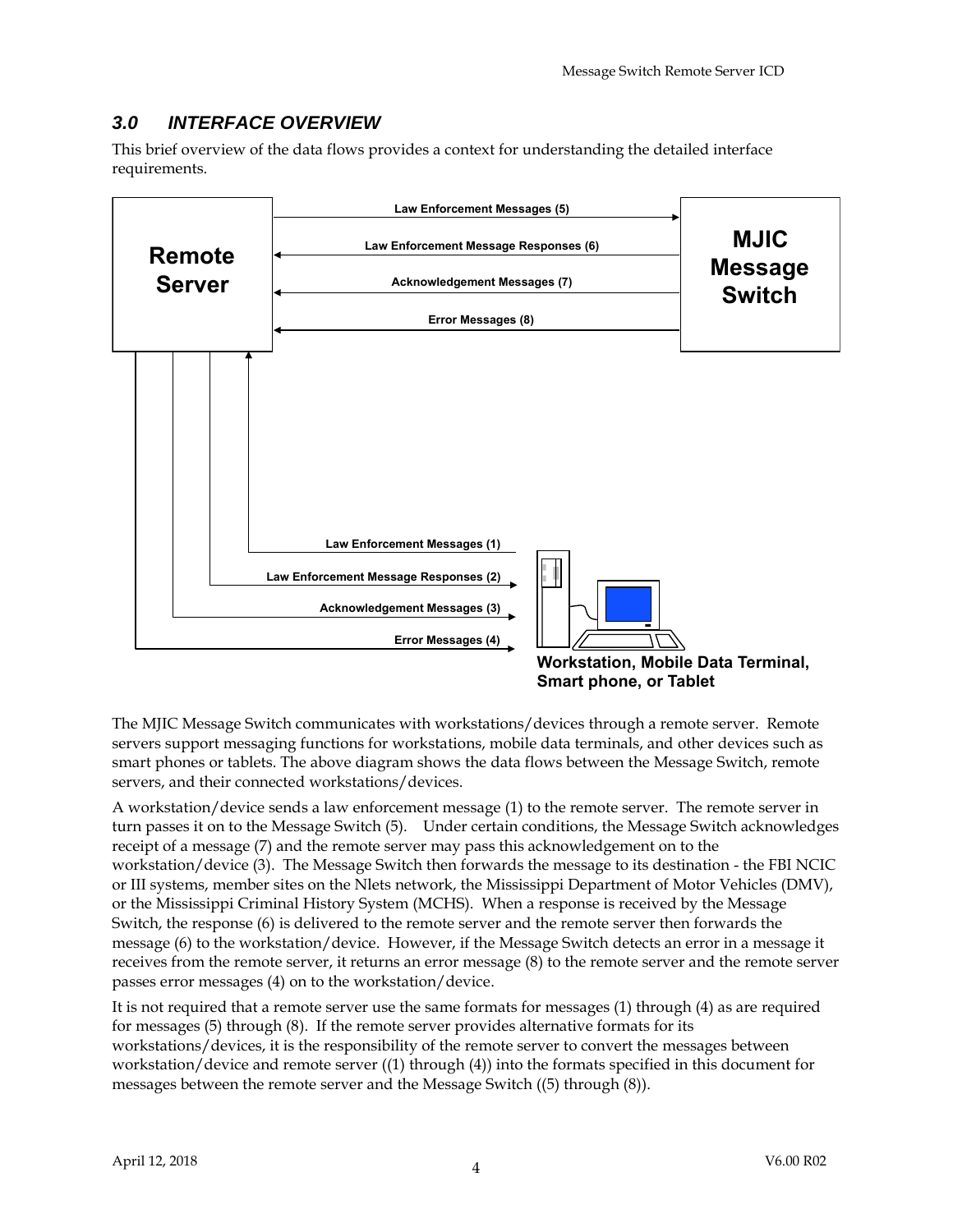# *4.0 INTERFACE REQUIREMENTS*

A remote server uses this interface to submit law enforcement messages to the Message Switch on behalf of a user at an attached workstation/device.

A remote server must be capable of sending any of the NCIC, III, and Nlets messages unless CIC waives this requirement and permits only a defined subset of these messages.

Section 4.1 describes the communication protocol for transmitting a message to the Message Switch. Then, section 4.2 provides more detail regarding the format of the NCIC, III, and Nlets messages that are contained in the transmission.

### **4.1 Communication Protocol**

This section documents the manner in which communications are handled between a remote server and the Message Switch. The method of communication between the workstations/devices and the remote server is not within the scope of this ICD.

The connection between a remote server and the Message Switch is via TCP/IP socket streams. The transmission protocol is DMPP-2020. The Message Switch acts as the server, the remote server as the client. The requirements for the DMPP-2020 transmission protocol are found in the DMPP-2020 Interface Specification. References to the DMPP-2020 specification are included in the overview of the Framing Structure and Encrypting Transmissions in sections 4.1.2 and 4.1.3 below.

The Coded Messages described in DMPP-2020 Interface Specification section 6.0 item 5 are not applicable to remote server communication with the MJIC Message Switch.

#### **4.1.1 Establishing a Connection**

A remote server connects to the Message Switch using the Message Switch floating IP address and a designated TCP port number. The Message Switch will grant the connection if the remote server IP address has been configured into the Message Switch. If the connection attempt by the remote server fails, the remote server should wait for a short time and try to connect again, repeating this process until the connection is established. A single bi-directional socket stream is used for the interface.

Once the connection has been established, the remote server should insure that the connection stays alive by periodically sending a transmission with DMPP-2020 Function Code 'Request status of system' (Keep Alive). The Message Switch may also send a DMPP-2020 status request to which the remote server must respond.

The Message Switch will send transmissions to a remote server as soon as it recognizes that a connection has been established. This could occur before the remote server has sent a transmission.

#### **4.1.2 Transmission Protocol Framing Structure**

When a connection has been established, the remote server transmits messages enclosed in the DMPP-2020 framing structure. The framing structure (also referred to as the message block) is described in DMPP-2020.

Prior to Interface Control Document version 2.0, the Encryption Header portion of the Extended Message Header was optional. As of the date of this ICD, a remote server that interfaces with the MJIC Message Switch must implement Encryption Type 1 and therefore the Encryption Header is now always required.

The transmission framing structure is summarized below.

- 1. A four byte binary Start Pattern, hex bytes  $\xFF\x00\xAA\x55$ , indicating the start of a transmission. (Refer to DMPP-2020 sec. 3.0)
- 2. A 32-bit binary value specifies the Total Transmission Length. The total length includes the lengths of the Start and Stop Patterns, the length of this Total Transmission Length itself, and length of the Extended Message Header (including the Encryption Header) and the length of the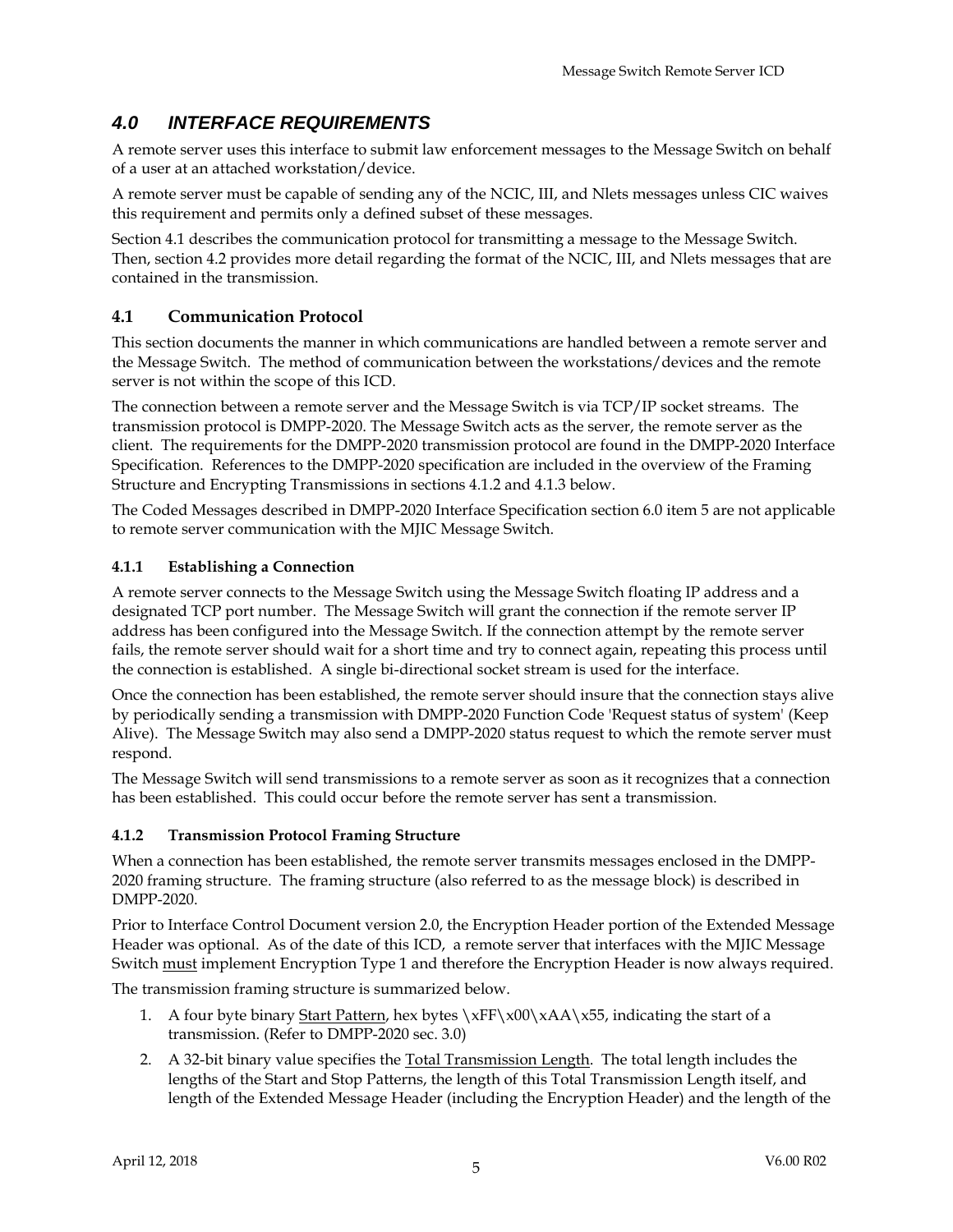Data Portion of the transmission. The value is transmitted in network order (i.e., most significant byte first). (Refer to DMPP-2020 sec. 3.0 Block Length)

Example: Hex bytes \x00\x00\x01x66 for a binary count of 358.

- 3. A DMPP-2020 Header which must include:
	- $\circ$  the Extended Message Header (Refer to DMPP-2020 sec. 3.0 and sec. 4.0 items 1 7) - plus -
	- o the Encryption Header which is contained within the Extended Message Header (Refer to DMPP-2020 sec. 3.0 and sec. 4.0 items 8 – 9). The Encryption Header includes all of the parameters that are defined for Encryption Type 1 in DMPP-2020 sec. 4.0 item 9b.
- 4. The Data Portion of the transmission which contains the NCIC, III, Nlets, or Switch message. (Refer to DMPP-2020 sec. 3.0)

The messages in the Data Portion are further described in sections 4.2.1 and 4.2.2 of this document. Binary information, as described in section 4.3, will be included in some responses and may be included in some message transmissions.

5. A four byte binary Stop Pattern, hex bytes  $x55\xAA\x00\xFF$ , indicating the end of the transmission. (The Stop Pattern is the reverse of the Start Pattern.) (Refer to DMPP-2020 sec. 3.0).

#### **4.1.3 Encrypting Transmissions**

As of the date of this ICD, transmissions between a remote server and the MJIC Message Switch must be encrypted. A remote server must implement the DMPP-2020 Encryption Header and encrypt transmissions using DMPP-2020 Encryption Type 1.

The Encryption Header is contained within the Extended Message Header as outlined in section 4.1.2 of this document and described in detail in section 4 of the DMPP-2020 Interface Specification. Encrypting a transmission includes the use of the text format of the Encryption Key Book as described in **DMPP-2020** Appendix A.

Encryption keys can be dynamically selected from the Key Book so that the same key is not used over and over again.

#### **4.1.4 Logon, Logoff, and Password Change**

A remote server must begin each session by sending a 'DOPS' logon message. The logon establishes the privileges of the user that is sending messages via the remote server. Only those privileges authorized for both the user and the remote server are allowed. The message format is:

```
<dac>.DOPS/MCH/<user id>/<password>/<workstation/device>
```
The remote server will receive a response indicating:

#### LOGON ACCEPTED

When the user is finished using the workstation/device, the remote server must terminate the session with the Message Switch by sending an 'OPX' message. The message format is:

#### *<dac>*.OPX

It is important to send the OPX message to end a session. Since all messages sent via a remote server during a session are logged on the Message Switch as having been sent by the user logged on to the device connected to the remote server, the OPX message prevents any subsequent use of the device from being associated with that user.

The remote server must be able to send requests to change a user password to the Message Switch using the 'DPWD' message. The message format is:

*<dac>*.DPWD/*<new password>*/*<old password>*/*<confirm>*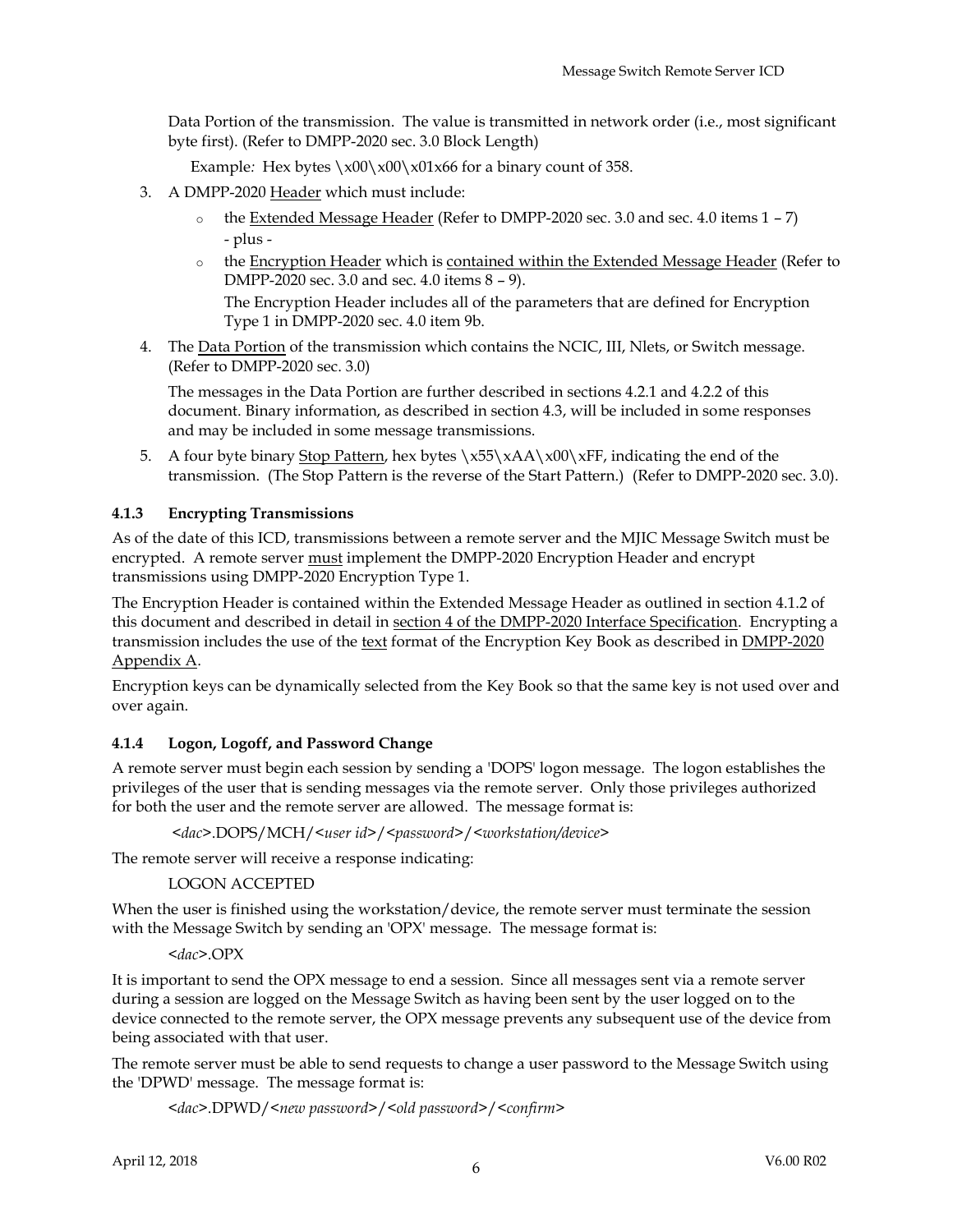where *<new password>* is a new password, *<old password*> is the current password and *<confirm*> repeats the *<new password>* value for confirmation purposes.

The remote server will receive a response indicating:

Password Change Succeeded

#### **4.1.5 Handling Network Errors**

In the event of network errors, loss of network connections, or other serious errors, it is recommended that the remote server close the TCP/IP socket stream and re-establish the connection with the Message Switch. The currently logged-on user is retained by the Message Switch across TCP/IP reconnects.

#### **4.2 Messages**

Request, response, acknowledgement, and error messages are included in the **Data Portion** of the DMPP-2020 transmission as defined in section 4.1.2 of this document. Messages must be in the formats described in the following subsections.

#### **4.2.1 Law Enforcement Request Messages to the Message Switch**

Messages from a remote server to the Message Switch begin with the following prefix:

*<dac>*.

where *<dac>* is the Destination Address Code (DAC), an identifier assigned by CIC to identify the originating workstation/device attached to the remote server. The angle brackets shown above (and in the remainder of this section) are metasyntactic only and are not present in the prefix.

The law enforcement message itself follows the prefix. The NCIC, III, and Nlets message formats are discussed the subsections below.

#### **4.2.1.1 NCIC and III Request Message Formats**

These messages must be structured in accordance with the following documents:

- NCIC Operating Manual
- III Operational and Technical Manual

The format of the NCIC and III request messages is summarized below.

| <b>Field</b>                 | <b>Description or Value</b>                                                                                                                                                                                                                                                                                                           |
|------------------------------|---------------------------------------------------------------------------------------------------------------------------------------------------------------------------------------------------------------------------------------------------------------------------------------------------------------------------------------|
| $<$ pass>                    | The $\epsilon$ pass> prefix is optional. If it is present, it must have a value of NCIC. It signifies that<br>the user wishes to bypass the validation of the message data elements. In addition, if the<br>PASS prefix is present, the message will only be sent to NCIC or III, it will not be spawned<br>to any other destination. |
| <field delimiter=""></field> | Period. (Required only if the optional <pass> field is included.)</pass>                                                                                                                                                                                                                                                              |
| $\leq$ mke $>$               | NCIC or III message key.                                                                                                                                                                                                                                                                                                              |
| $\le$ field delimiter $>$    | Period.                                                                                                                                                                                                                                                                                                                               |
| $\leq$ sender ori $\geq$     | ORI sending the request message. This field is optional and if not present in the input data<br>stream, the Message Switch will automatically insert the ORI associated with the DAC. If<br>an ORI is provided in the message, the Message Switch will validate it.                                                                   |
| <field delimiter=""></field> | Period.                                                                                                                                                                                                                                                                                                                               |
| $<$ control $>$              | Optional Control field up to 10 characters. The presence of the control field is signified by<br>an asterisk in the first position. If the message key is an inquiry, i.e., a response is<br>expected, the Message Switch will include the control field in the message response or<br>responses.                                     |
| <field delimiter=""></field> | Period. If the control field is not present, the delimiting period must not be supplied.                                                                                                                                                                                                                                              |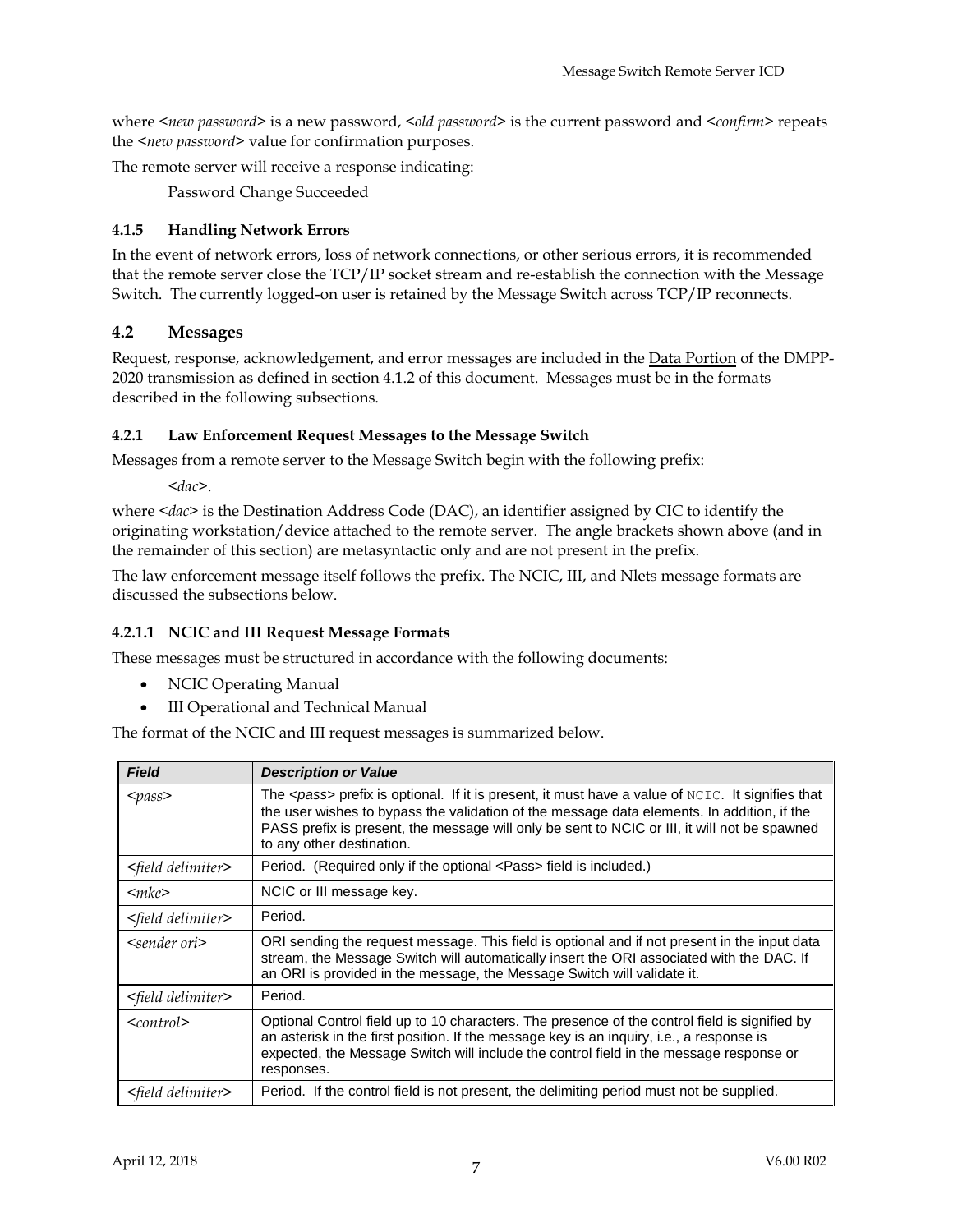| <b>Field</b> | <b>Description or Value</b>                                                                                                                                                                                                                |
|--------------|--------------------------------------------------------------------------------------------------------------------------------------------------------------------------------------------------------------------------------------------|
| $<$ text $>$ | The text of the message as defined in the NCIC Operating Manual or III Operational and<br>Technical Manual except that fields in inguiry messages can be in any order because the<br>Message Switch reorders these into the correct order. |

#### **4.2.1.2 Nlets Request Message Format**

These messages must be structured in accordance with the following documents:

Nlets Users Guide

The format of the Nlets request messages is summarized below.

| <b>Field</b>                                                                              | <b>Description or Value</b>                                                                                                                                                                                                                                                                                                                                |
|-------------------------------------------------------------------------------------------|------------------------------------------------------------------------------------------------------------------------------------------------------------------------------------------------------------------------------------------------------------------------------------------------------------------------------------------------------------|
| $<$ pass>                                                                                 | The $\langle \textit{pass} \rangle$ prefix is optional. If it is present, it must have a value of 'NLET'. It signifies<br>that the user wishes to bypass the validation of the message data elements. In addition, if<br>the <pass> prefix is present, the message will only be sent to Nlets, it will not be spawned<br/>to any other destination.</pass> |
| <field delimiter=""></field>                                                              | Period. (Required only if the optional <pass> field is included.)</pass>                                                                                                                                                                                                                                                                                   |
| $<$ mke $>$                                                                               | Nlets message key.                                                                                                                                                                                                                                                                                                                                         |
| <field delimiter=""></field>                                                              | Period.                                                                                                                                                                                                                                                                                                                                                    |
| $\leq$ sender ori $\geq$                                                                  | OR sending the request message. This field is optional and if not present in the input data<br>stream, the Message Switch will automatically insert the workstation/device default ORI. If<br>an ORI is provided in the message, the Message Switch will validate it.                                                                                      |
| <field delimiter=""></field>                                                              | Period.                                                                                                                                                                                                                                                                                                                                                    |
| $\le$ destination>                                                                        | Destination address. If multiple destinations are specified, they must be separated with<br>commas. Each destination is either a two-letter state abbreviation, a full ORI, a broadcast<br>group name, or an in-state station name. If the destination is not within Mississippi, the<br>Message Switch will send the message to Niets for delivery.       |
| $\le$ field delimiter $>$                                                                 | Period.                                                                                                                                                                                                                                                                                                                                                    |
| $<$ control $>$                                                                           | Optional Control field up to 10 characters. The presence of the control field is signified by<br>an asterisk in the first position. If the message key is an inquiry, i.e., a response is<br>expected, the Message Switch will return the control field in the message response or<br>responses.                                                           |
| <field delimiter=""></field>                                                              | Period. If the control field is not present, the delimiting period must not be supplied.                                                                                                                                                                                                                                                                   |
| <txt< td=""><td>Literal text "TXT". Optional, signifies start of text fields.</td></txt<> | Literal text "TXT". Optional, signifies start of text fields.                                                                                                                                                                                                                                                                                              |
| $<$ text $>$                                                                              | The text of the message as defined by the Niets User Guide. If the message key indicates<br>that the message is an inquiry, the Message Switch will reorder message field codes<br>(MFCs) into the proper order before sending the message to the destination.                                                                                             |

#### **4.2.2 Law Enforcement Response Messages from the Message Switch**

Messages from the Message Switch to a remote server begin with the following prefix:

*<dac>.*

where <*dac*> is the Destination Address Code, an identifier assigned by CIC to identify the originating workstation/device attached to the remote server. The angle brackets shown above (and in the remainder of this section) are metasyntactic only and are not present in the prefix.

The law enforcement message follows the prefix. The response message format is described in sections 4.2.2.1. Examples of messages are found in subsections 4.2.2.2 through 4.2.2.4.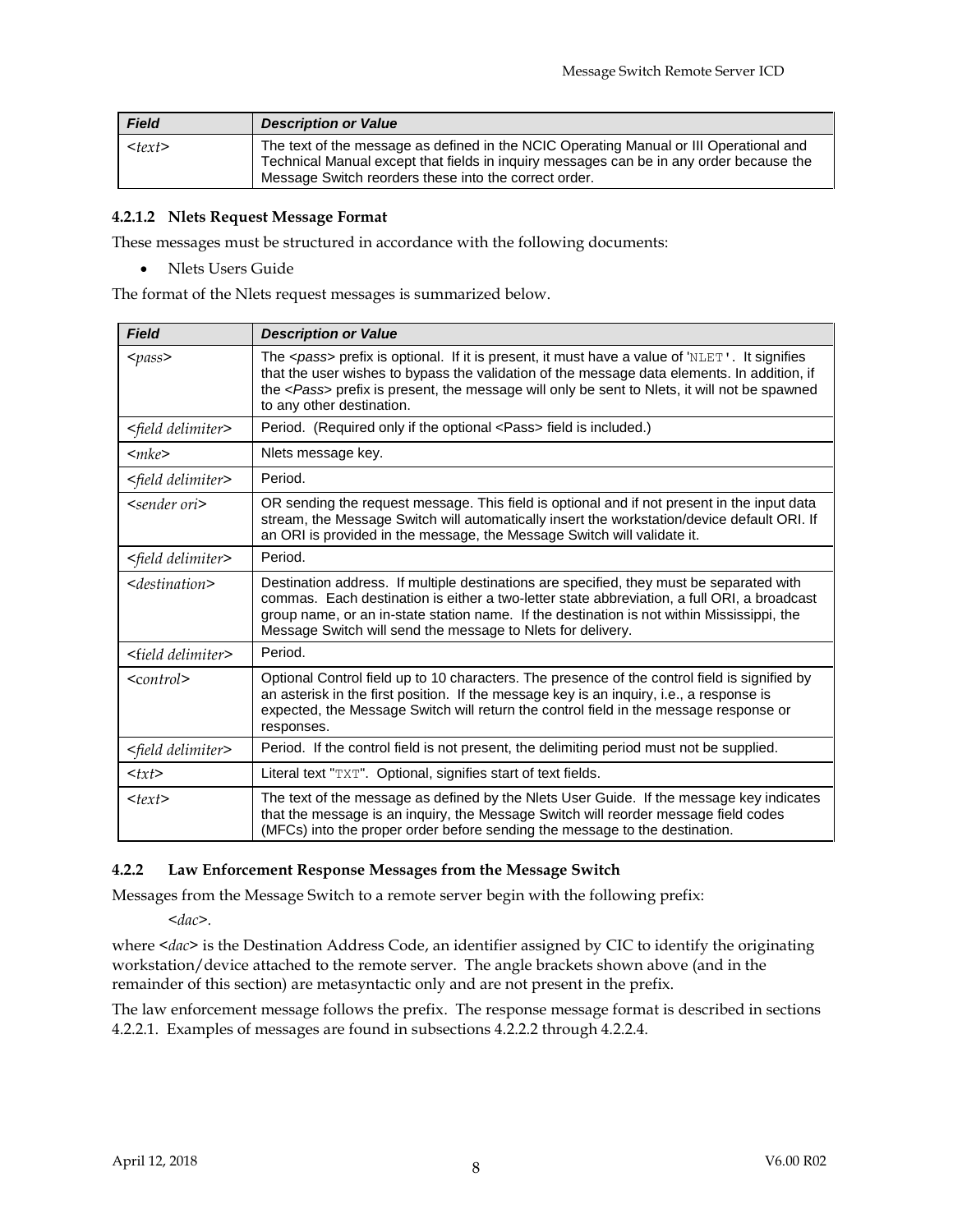#### **4.2.2.1 Response Message Format**

The format of a response message is shown below.

| Message<br><b>Segment</b> | <b>Field</b>                    | <b>Description or Value</b>                                                                                                                                                                                                                                                                                                                                                                                                                                                                                                                                                                                                                                                                                  |
|---------------------------|---------------------------------|--------------------------------------------------------------------------------------------------------------------------------------------------------------------------------------------------------------------------------------------------------------------------------------------------------------------------------------------------------------------------------------------------------------------------------------------------------------------------------------------------------------------------------------------------------------------------------------------------------------------------------------------------------------------------------------------------------------|
| Source                    | <field delimiter=""></field>    | Newline.                                                                                                                                                                                                                                                                                                                                                                                                                                                                                                                                                                                                                                                                                                     |
| Information               | $<$ src>                        | Source of response.                                                                                                                                                                                                                                                                                                                                                                                                                                                                                                                                                                                                                                                                                          |
|                           | <field delimiter=""></field>    | Space.                                                                                                                                                                                                                                                                                                                                                                                                                                                                                                                                                                                                                                                                                                       |
|                           | $\langle isn \rangle$           | Five character input sequence number.                                                                                                                                                                                                                                                                                                                                                                                                                                                                                                                                                                                                                                                                        |
|                           | <field delimiter=""></field>    | Space.                                                                                                                                                                                                                                                                                                                                                                                                                                                                                                                                                                                                                                                                                                       |
|                           | $\langle \text{itd} \rangle$    | Input time and date stamp in the format: HHMM:SS DD/MM/YY.                                                                                                                                                                                                                                                                                                                                                                                                                                                                                                                                                                                                                                                   |
|                           | <field delimiter=""></field>    | Newline.                                                                                                                                                                                                                                                                                                                                                                                                                                                                                                                                                                                                                                                                                                     |
| Source Header             | <original header=""></original> | The header as received from the source interface (e.g. NCIC, or<br>Nlets). The control field in the Source Header will be the same as<br>supplied by the originating workstation/device.                                                                                                                                                                                                                                                                                                                                                                                                                                                                                                                     |
|                           | <field delimiter=""></field>    | Newline.                                                                                                                                                                                                                                                                                                                                                                                                                                                                                                                                                                                                                                                                                                     |
| Text                      | $<$ text $>$                    | Request message text.                                                                                                                                                                                                                                                                                                                                                                                                                                                                                                                                                                                                                                                                                        |
| Trailer                   | $\epsilon$ mri tag $>$          | Literal text "MRI".                                                                                                                                                                                                                                                                                                                                                                                                                                                                                                                                                                                                                                                                                          |
|                           | <field delimiter=""></field>    | Space.                                                                                                                                                                                                                                                                                                                                                                                                                                                                                                                                                                                                                                                                                                       |
|                           | <mri number=""></mri>           | The master reference ID.                                                                                                                                                                                                                                                                                                                                                                                                                                                                                                                                                                                                                                                                                     |
|                           | <field delimiter=""></field>    | Space.                                                                                                                                                                                                                                                                                                                                                                                                                                                                                                                                                                                                                                                                                                       |
|                           | $\langle dac \rangle$           | Workstation/device id of requestor.                                                                                                                                                                                                                                                                                                                                                                                                                                                                                                                                                                                                                                                                          |
|                           | <field delimiter=""></field>    | Space.                                                                                                                                                                                                                                                                                                                                                                                                                                                                                                                                                                                                                                                                                                       |
|                           | $osq$                           | Four character output sequence number.                                                                                                                                                                                                                                                                                                                                                                                                                                                                                                                                                                                                                                                                       |
|                           | <field delimiter=""></field>    | Space.                                                                                                                                                                                                                                                                                                                                                                                                                                                                                                                                                                                                                                                                                                       |
|                           | $<$ otd $>$                     | Output time / date stamp in the format: HH:MM:SS DD/MM/YY.                                                                                                                                                                                                                                                                                                                                                                                                                                                                                                                                                                                                                                                   |
|                           | <field delimiter=""></field>    | Newline.                                                                                                                                                                                                                                                                                                                                                                                                                                                                                                                                                                                                                                                                                                     |
| Exception<br>Information  | <exception></exception>         | Under certain circumstances, the following exceptions may be added<br>after the trailer.<br>If the message has been sent to the recipient as a result of the<br>alternate route command the following will appear:<br>ALTERNATE ROUTED MESSAGE<br>If the message has been sent to the recipient as a result of the Set<br>Station Copy command, one of the two following lines will appear.<br>OUTPUT COPY OF STATION OSN's MESSAGE<br><b>INPUT COPY OF STATION ISN's MESSAGE</b><br>If the message was sent to the recipient as a result of a Find<br>command, one of the two following lines will appear.<br>RETRIEVAL: ORIGINALLY OUTPUT - OSN OSQ AT OTD<br>RETRIEVAL: ORIGINALLY INPUT - ISN ISQ AT ITD |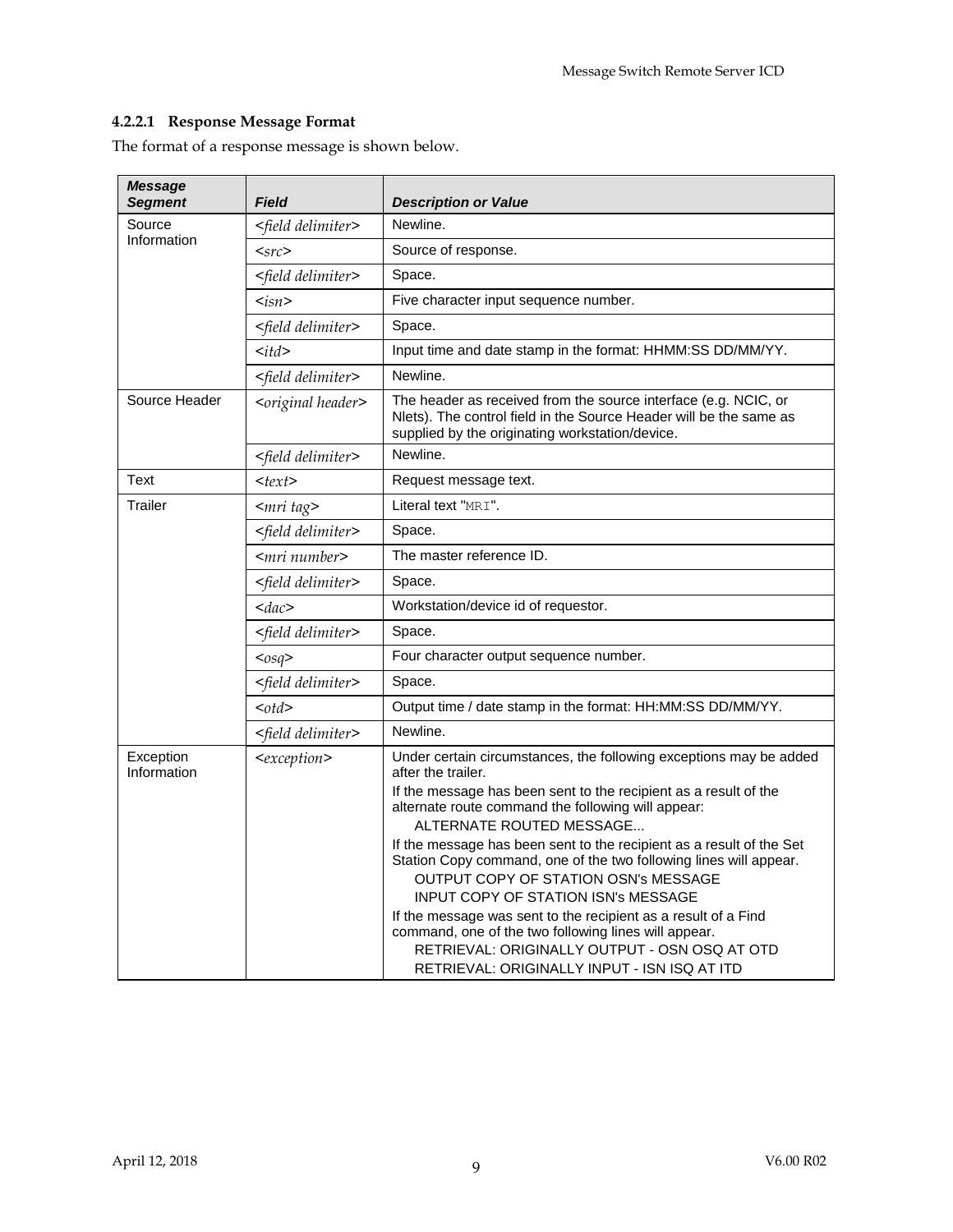#### **4.2.2.2 Example of NCIC and III Response Messages**

An annotated example of a response from NCIC or III is shown below.

| <b>Message Segment</b> | <b>Example</b>                             |
|------------------------|--------------------------------------------|
| Prefix                 | 20001.                                     |
| Source Information     | NCIC 01998 0010:00 02/10/04                |
| Source Header          | 1L01008A, MRI123456789 <nl>MS00000000</nl> |
| Text                   | <response message="" text=""></response>   |
| Trailer                | MRI 0010000 20001 0004 00:10:01 02/10/04   |

#### **4.2.2.3 Example of Nlets Response Message from Out-of-State**

An annotated example of a response from Nlets is shown below.

| <b>Message Segment</b> | <b>Example</b>                                                                                                 |
|------------------------|----------------------------------------------------------------------------------------------------------------|
| Prefix                 | 20001.                                                                                                         |
| Source Information     | NLET 01998 00:10:00 02/10/04                                                                                   |
| Source Header          | RR.XYLIC0000<br>15:45 02/10/2004 00199<br>15:45 02/10/2004 00019 MS0000000<br>$*$ control234567.<br><b>TXT</b> |
| Text                   | <response message="" text=""></response>                                                                       |
| Trailer                | MRI 0010000 20001 0004 00:10:01 02/10/04                                                                       |

#### **4.2.2.4 Example of Nlets Response Messages from In-State Mississippi DMV and MCHS**

The format of a response message from the Mississippi DMV in response to a DQ, KQ, and RQ has a slightly different format than a response message from out-of-state.

An annotated example of a response from the Mississippi DMV is shown below.

| <b>Message Segment</b> | <b>Example</b>                            |
|------------------------|-------------------------------------------|
| Prefix                 | 20001.                                    |
| Source Information     | DMVIN 01998 00:10:00 02/10/04             |
| Source Header          | RR.MSLIC0000.MS0000000.*control234567.TXT |
| Text                   | <response message="" text=""></response>  |
| Trailer                | MRI 0010000 20001 0004 00:10:01 02/10/04  |

The format of a response message from MCHS in response to an IQ and FQ has a slightly different format than a response message from out-of-state. An annotated example of a response from the MCHS is shown below.

| <b>Message Segment</b> | <b>Example</b>                            |
|------------------------|-------------------------------------------|
| Prefix                 | 20001.                                    |
| Source Information     | CCHIN 01998 00:10:00 02/10/04             |
| Source Header          | RR.MSLIC0000.MS0000000.*control234567.TXT |
| Text                   | <response message="" text=""></response>  |
| Trailer                | MRI 0010000 20001 0004 00:10:01 02/10/04  |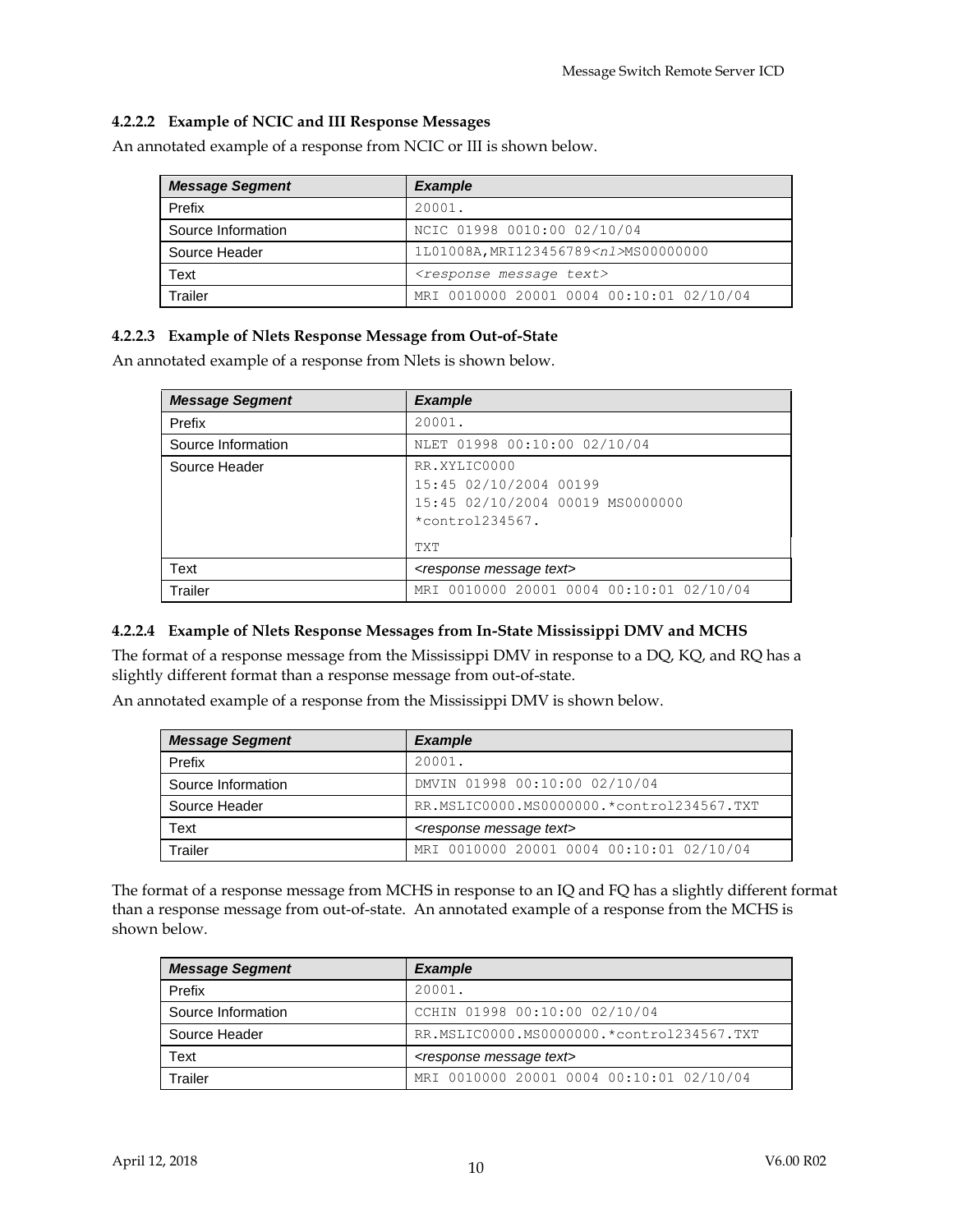#### **4.2.3 Acknowledgement Messages from the Message Switch**

The Switch may send acknowledgement messages to the remote server.

Acknowledgements are reported in the Status Code for Responses Messages field of the DMPP-2020 Extended Message Header. (Refer to DMPP-2020 section 4 item 6) The Data Portion of the transmission will be zero length.

#### **4.2.4 Error Messages from the Message Switch**

If the Message Switch detects an error, it will send an error message to the remote server.

Some errors are reported in the Status Code for Responses Messages field of the DMPP-2020 Extended Message Header. (Refer to DMPP-2020 section 4 item 6) There may be text in the Data Portion of the transmission or the Data Portion may be zero length.

Error messages that contain information in the Data Portion are formatted as follows.

Error messages begin with the following prefix:

*<dac>*.

where  $\langle dac \rangle$  is the Destination Address Code, an identifier assigned by CIC to identify the originating workstation/device attached to the remote server. The angle brackets shown above (and in the remainder of this section) are metasyntactic only and are not present in the prefix.

| <b>Field</b>                 | <b>Description or Value</b>                                                      |
|------------------------------|----------------------------------------------------------------------------------|
| $\langle dac \rangle$        | Workstation/device id of requestor                                               |
| $\le$ field delimiter $>$    | Newline (one or more)                                                            |
| <error message=""></error>   | Message with the text "REJECTED BY MCHS - "followed by the error message itself. |
| <field delimiter=""></field> | Space (one or more) followed by literal text "AT", followed by a space.          |
| $\langle \text{itd} \rangle$ | Input Time / Date Stamp in the format HH:MM:SS DD/MM/YYYY.                       |
| $\le$ field delimiter $>$    | Newline.                                                                         |
| $\epsilon$ mri tag $>$       | Literal test "MRI-"                                                              |
| $\leq mri$ number>           | The master reference ID.                                                         |
| <field delimiter=""></field> | Newline.                                                                         |

The error message itself follows the prefix and has the structure shown below.

#### **4.3 Photos Imbedded in Messages**

#### **4.3.1 Photos Imbedded in Messages from the Message Switch – Optional**

Some law enforcement messages, such as messages from the Mississippi DMV, may include photos. Optionally, these may be supported by the terminal server. They must be packaged in accordance with the DSEO-2020 Interface Specification. If the vendor chooses to support photos, this capability must be certified when the remote server is certified.

#### **4.3.2 Photos in Messages to the Message Switch – Optional**

Photos can be included in some messages transmitted to the message switch. (For example, Nlets AM messages may include photos.) Optionally, these may be supported by the remote server. They must be packaged in accordance with the DSEO-2020 Interface Specification. If the vendor chooses to support photos, this capability must be certified when the remote server is certified.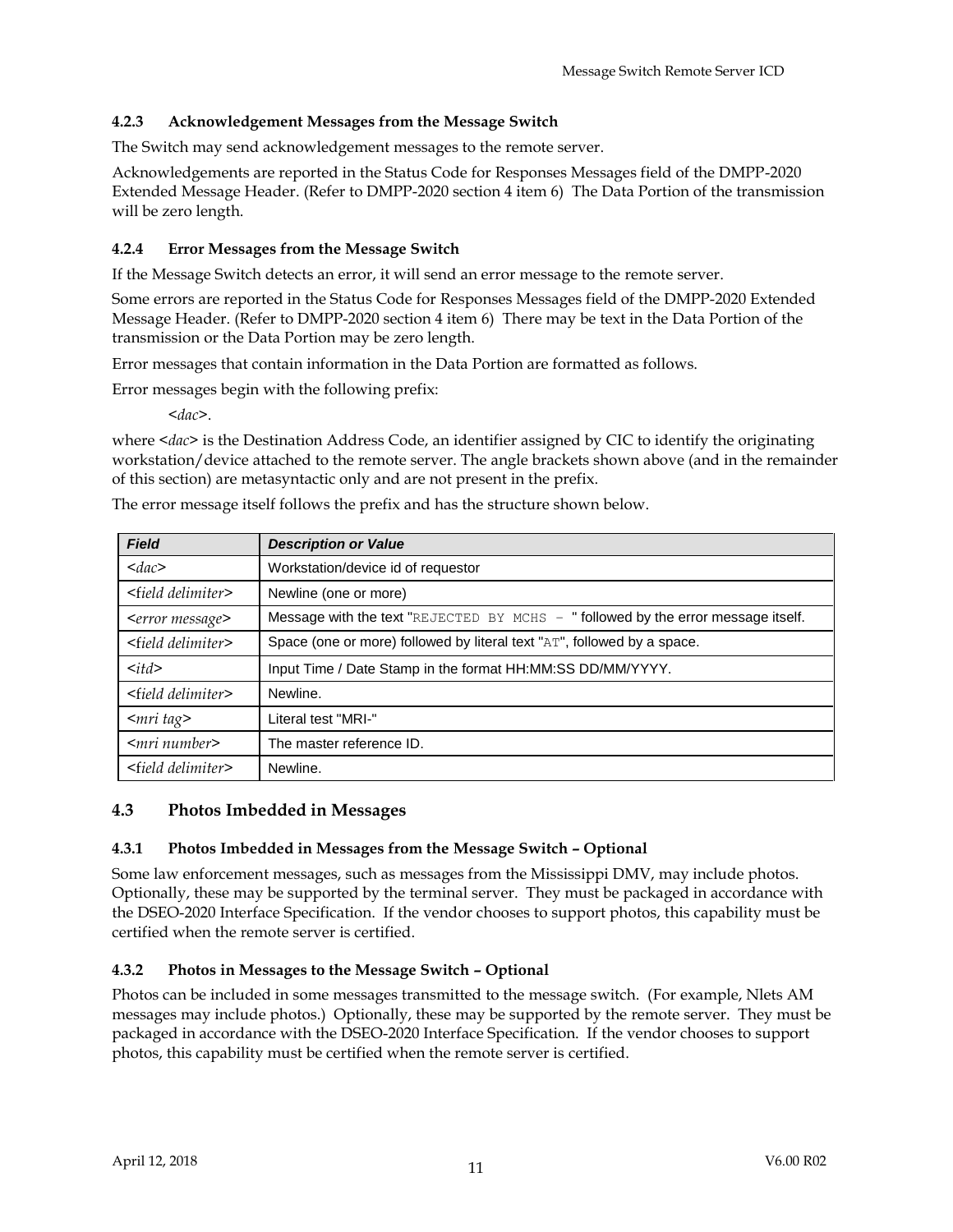# *5.0 LOGGING REQUIREMENTS*

Separate logs must be maintained on the remote server – one that records criminal history message activity and one that records non-criminal history message activity. The logs must be either password protected or encrypted. The log entries must be automatically written by the remote server software and must not be allowed to be updated by a user.

For certification purposes, if the vendor's software alters or synopsizes the response in a material way, there must be a log or other mechanism to display the actual response sent to the workstation/device.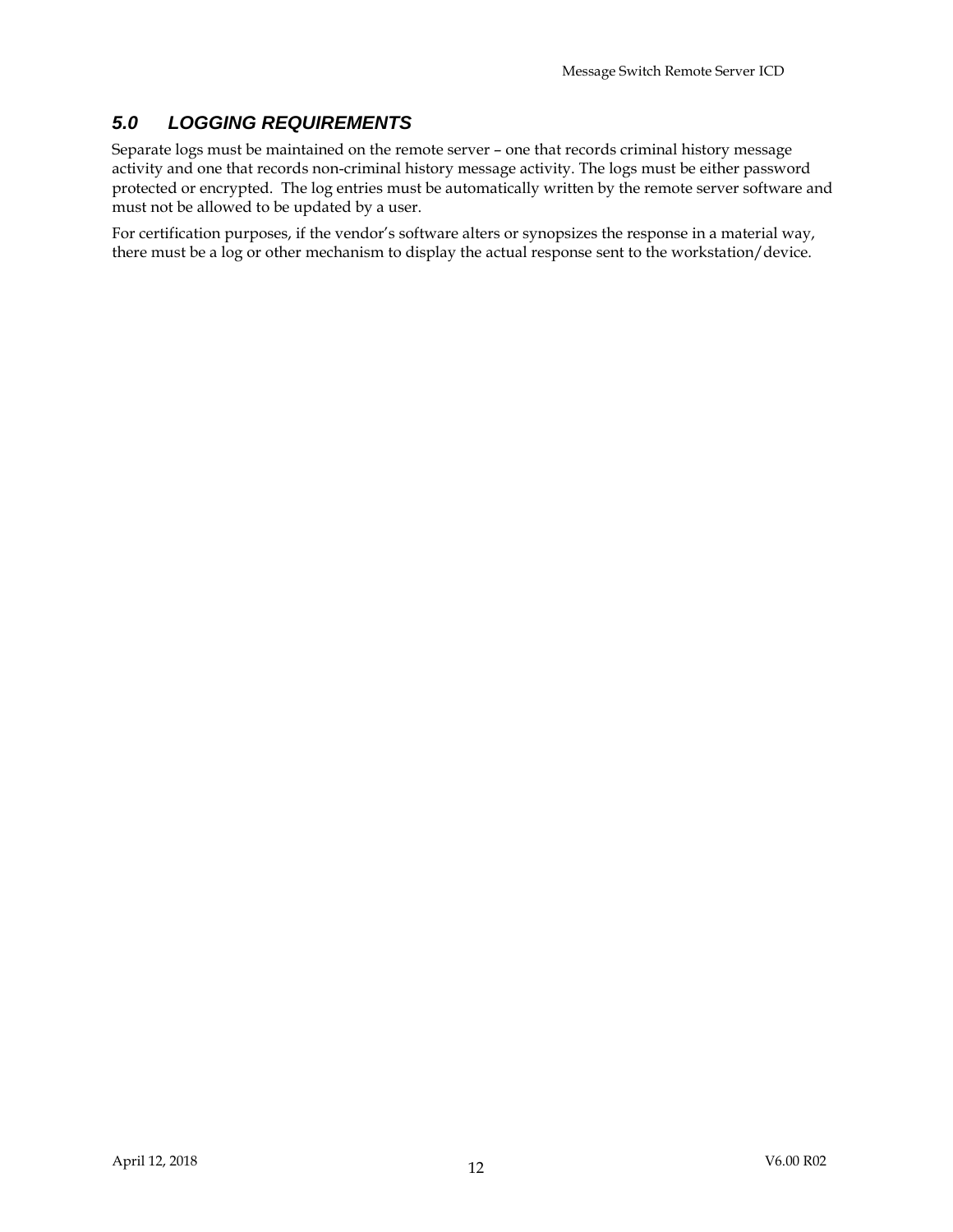# *6.0 SECURITY REQUIREMENTS*

Remote servers must meet the requirements specified in the version of the MCHS Security Policy that is in effect at the time of certification. The MCHS Security Policy fully incorporates the FBI's CJIS Security Policy that dictates security requirements for systems that access the FBI's NCIC and NGI data.

Security policy includes requirements for network security between a remote server and the Message Switch and between a remote server and its attached workstation/device. It also includes requirements for operator authorization and authentication, any required audit trail or log, and requirements if attached workstations/devices or the remote server itself hosts other applications in addition to the Message Switch interface software.

Mobile data terminals and similar devices, such as smart phones and tablets, that communicate with the Message Switch via a remote server must use Two-Factor authentication.

As of the date of this ICD, transmissions between a remote server and with the MJIC Message Switch must be encrypted. A remote server must implement the DMPP-2020 Encryption Header and encrypt transmissions using DMPP-2020 Encryption Type 1. The Encryption Header is contained within the Extended Message Header as outlined in section 4.1.2 of this document and described in detail in the DMPP-2020 Interface Specification. Encrypting a transmission includes the use of the text format of the Encryption Key Book as described in DMPP-2020 Appendix A. Encryption keys can be dynamically selected from the Key Book so that the same key is not used over and over again.

Depending on the configuration at the local agency where the remote server is installed, CIC may impose additional security requirements beyond those stated in the MCHS Security Policy. The vendor must first contact the local agency where the remote server and workstations/devices are to be installed to determine the network configuration and then coordinate with CIC to determine an acceptable implementation of the security requirements.